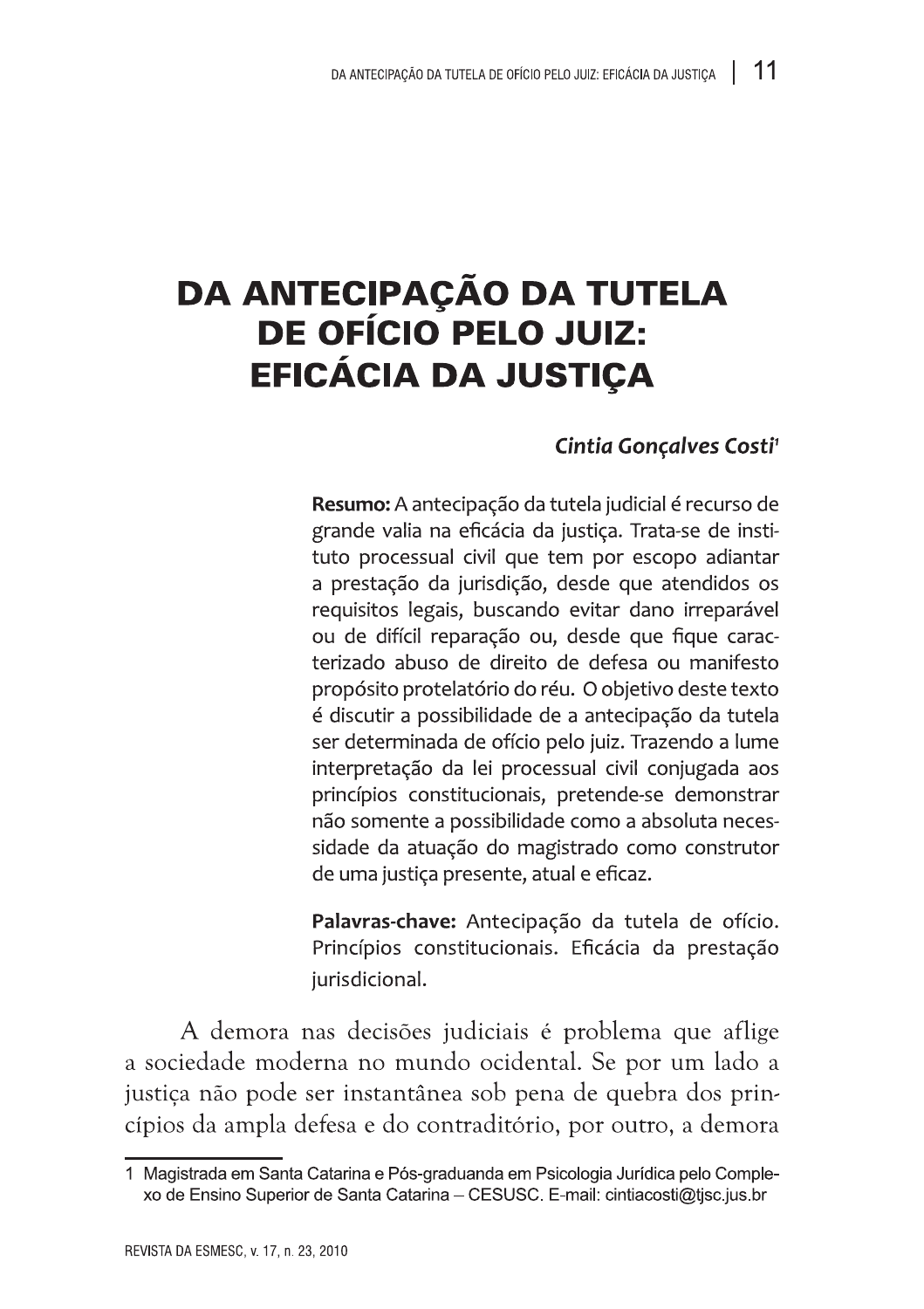reparação) ou, alternativamente, com os constantes do inciso II (abuso de direito de defesa ou manifesto propósito protelatório do réu).

Assim, atendidos os ditames legais, é possível ao juiz antecipar parcialmente os efeitos da prestação jurisdicional pleiteada desde que haja, a princípio, pedido neste sentido pela parte.

O direito processual civil brasileiro se baseia no princípio da demanda, consubstanciado no art. 2 do CPC, segundo o qual nenhum juiz prestará a tutela jurisdicional senão quando a parte ou interessado o requerer, nos casos e formas legais.

Daí, conclui-se que ao juízo cabe ficar inerte, somente agindo se provocado. Assim, é, em garantia da imparcialidade do julgador, um dos requisitos fundamentais do sistema de justica em regimes democráticos, sendo defeso ao magistrado dizer o direito diferentemente daquilo que é proposto pelas partes.

Tal princípio, todavia, deve ser sopesado quando vem de encontro aos direitos fundamentais e a dignidade da pessoa humana, garantidos no art. 1, III da Constituição Federal.

É da lógica jurídica que o princípio da dignidade da pessoa humana, por absoluto, deve prevalecer sobre os demais.

Há de se garantir um mínimo de ética possível, tendo como base a dignidade da pessoa humana, positivada na Declaração Universal dos Direitos Humanos. Por óbvio, o individual não pode impor-se ao coletivo, mas a análise individualizada de cada situação, com a garantia mínima dos direitos fundamentais, é caminho obrigatório a ser trilhado para se atingir a almejada justica.

Não se deve esquecer que as leis e o direito foram criados para atender aos anseios da sociedade. Assim sendo, quer sejam os institutos de direito material, ou ainda os institutos de direito processual não podem ser aplicados nem interpretados como compartimentos estanques. A aplicação efetiva do direito material requer, excepcionalmente, a relativização de determinados institutos de direito processual.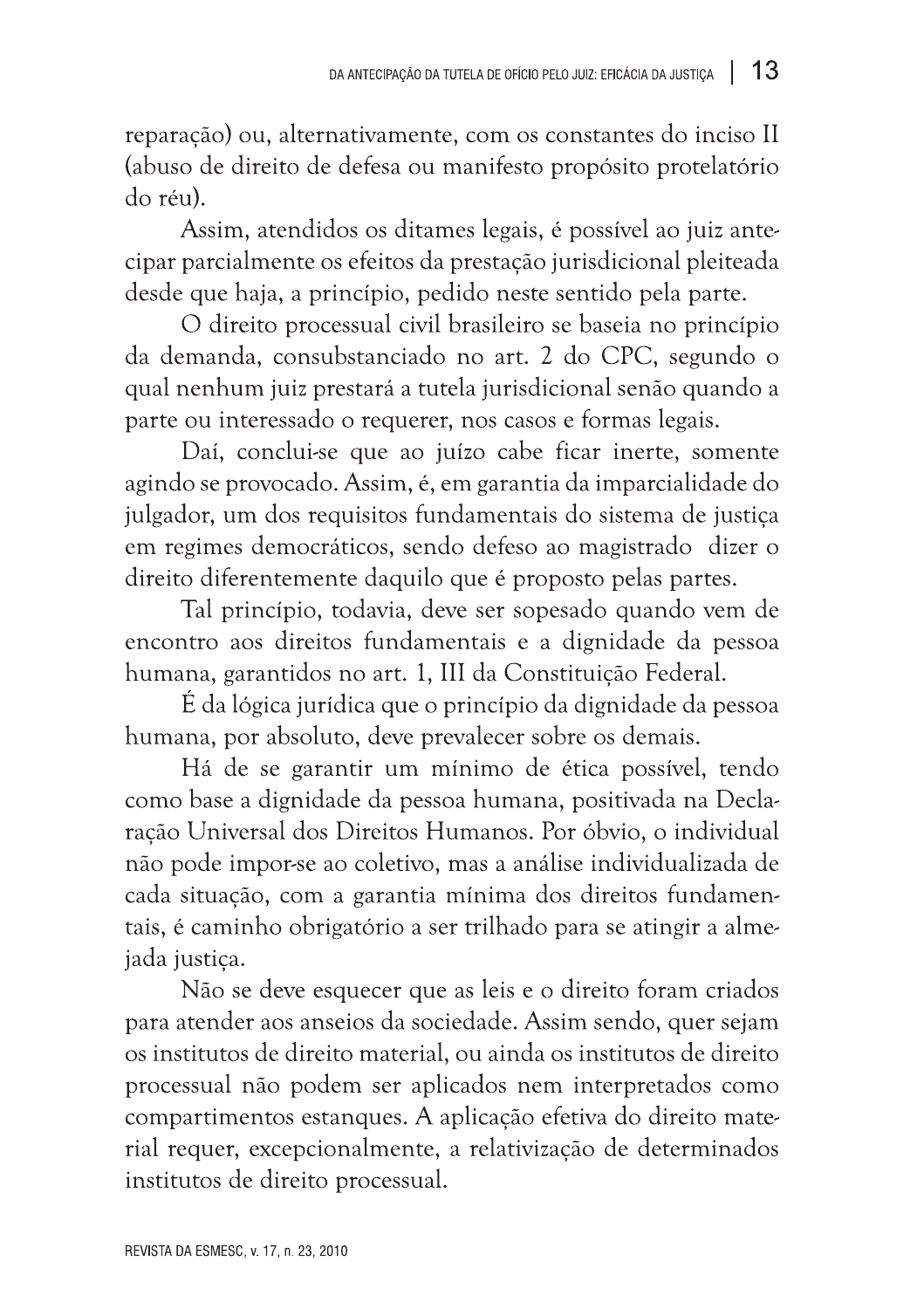Um dos motivos para tanto, elencados por Marmelstein (2002, p. 139-143), é o conflito de interesses entre o advogado e seu cliente, são suas palavras:

> Uma outra hipótese em que se mostra desarrazoada a exigência de requerimento expresso ocorre nos casos de conflito de interesse entre o cliente e o advogado. fato corriqueiro nos feitos previdenciários. No caso, a antecipação seria do interesse da parte, que necessita do benefício até para garantir sua própria sobrevivência; para o advogado, contudo, a antecipação da tutela seria prejudicial, pois haveria redução do valor da futura execução, fazendo com que os ganhos do advogado se tornem menores, já que os honorários de sucumbência são calculados com base no valor da condenação. Por isso, é comum se deparar com ações de revisão ou concessão de benefícios previdenciários em que não há pedido de antecipação, mesmo sendo patente a verossimilhança das alegacões e mais patente ainda a presenca do periculum in mora, tendo em vista que a própria subsistência do segurado está em jogo. Condicionar a antecipação da tutela à manifestação expressa do advogado seria, nessa hipótese, uma grande injustiça para a parte, razão pela qual entendo ser perfeitamente possível a antecipação de ofício com fundamento no próprio princípio da dignidade da pessoa humana. (MARMELSTEIN, 2002, p. 139 - 143).

Em defesa dos interesses sociais, torna-se fundamental a concessão da tutela antecipada, mesmo que de ofício, haja vista, a característica alimentar da verba pleiteada, a qual, via de regra, substitui a renda familiar do segurado e, em consonância com a demora no processamento das ações propostas contra o INSS (especialmente estas) contribuem para a caracterização dos requisitos necessários à concessão do pedido - qual seja fundado receio de dano irreparável ou de difícil reparação.

Ademais, não pode ser extirpado do ser humano o direito de fruir do seu bem maior, a vida, em face de um permissivo legal que afronta os princípios basilares da nossa Carta Magna.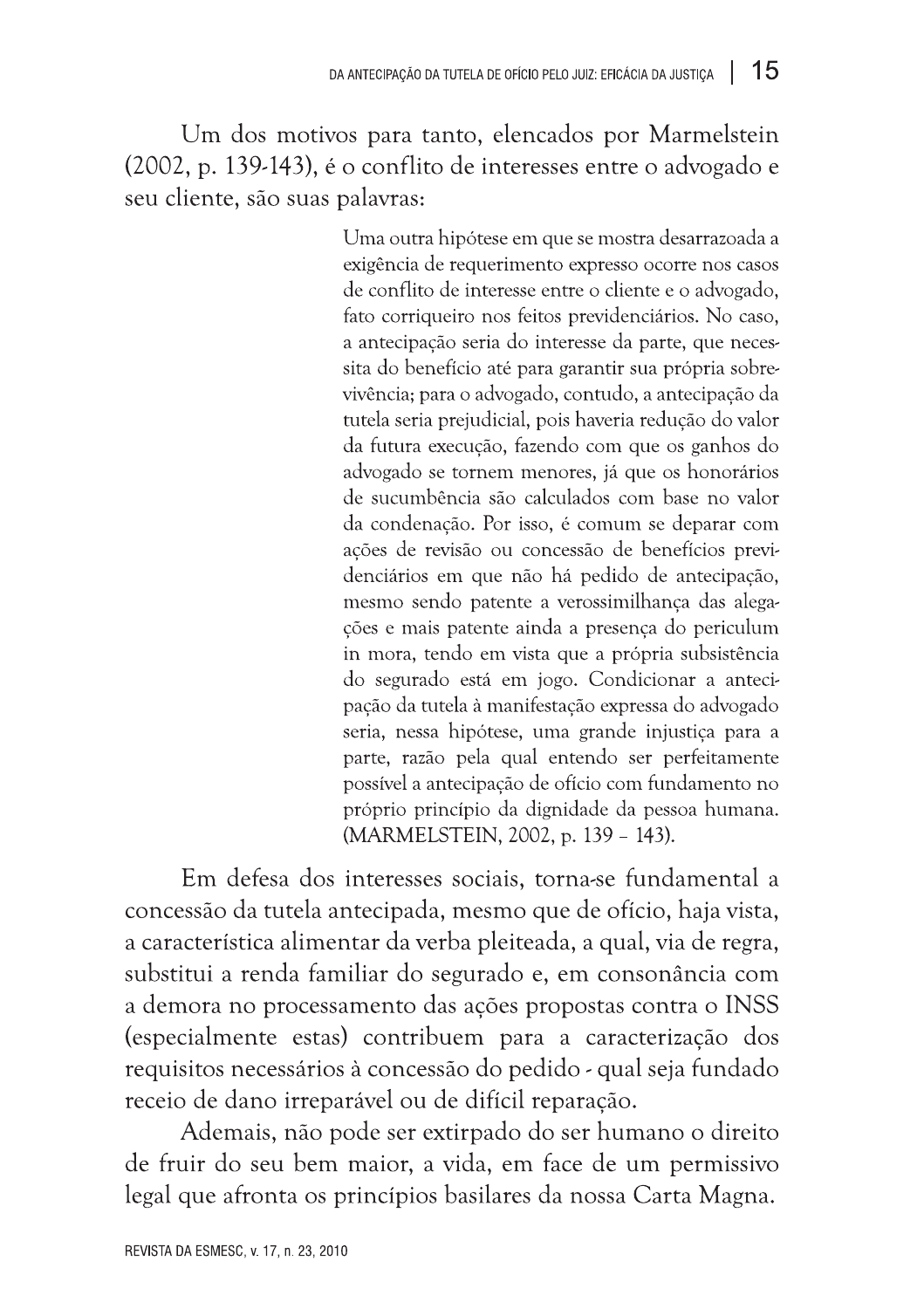ofício, porque não se vislumbra a mesma situação em sede de antecipação de tutela?

A diferenciação carece de lógica, pois em ambos os casos, ou seja, tanto na antecipação de tutela quanto em matéria de prova, o que está em voga é a tutela jurisdicional do bem da vida protegido pelo direito por intermédio do processo judicial.

O mesmo ocorre com as tutelas mandamentais previstas no art. 461 do Código de Processo Civil.

O parágrafo quinto do mencionado dispositivo legal estatui que o juiz pode determinar as medidas necessárias para atingir o desiderato pretendido com a tutela concedida visando alcançar o resultado "equivalente ao do adimplemento".

Isso implica em dizer que para que se possa atingir o resultado pretendido com a tutela jurisdicional, não é preciso que a parte requeira expressamente a aplicação de determinada medida, podendo o juiz valer-se daquela que mais se mostre adequada para atingir o desiderato pretendido com a tutela concedida.

Para melhor compreensão, cita-se um exemplo:

Determinada pessoa demanda em juízo a declaração de inexistência de um débito, do qual resultou a inscrição de seu nome nos órgãos de proteção ao crédito. Em sede de tutela antecipada, postula pela determinação da baixa da inscrição de seu nome junto aos órgãos de proteção ao crédito. Entendendo presentes os pressupostos autorizadores da concessão, decide o juiz conceder-lhe a tutela, determinando que o réu efetue a baixa da inscrição cujo débito está sendo discutido, assinalando certo prazo para cumprimento da determinação, sob pena de multa diária para o caso de não cumprimento.

Escoado o prazo concedido para cumprimento da determinação a parte ré queda-se inerte não cumprimento o comando judicial que antecipou a tutela em favor da parte autora. Esta, por seu turno, postula pela majoração da multa diária, com o objetivo de compelir o réu a cumprir a determinação.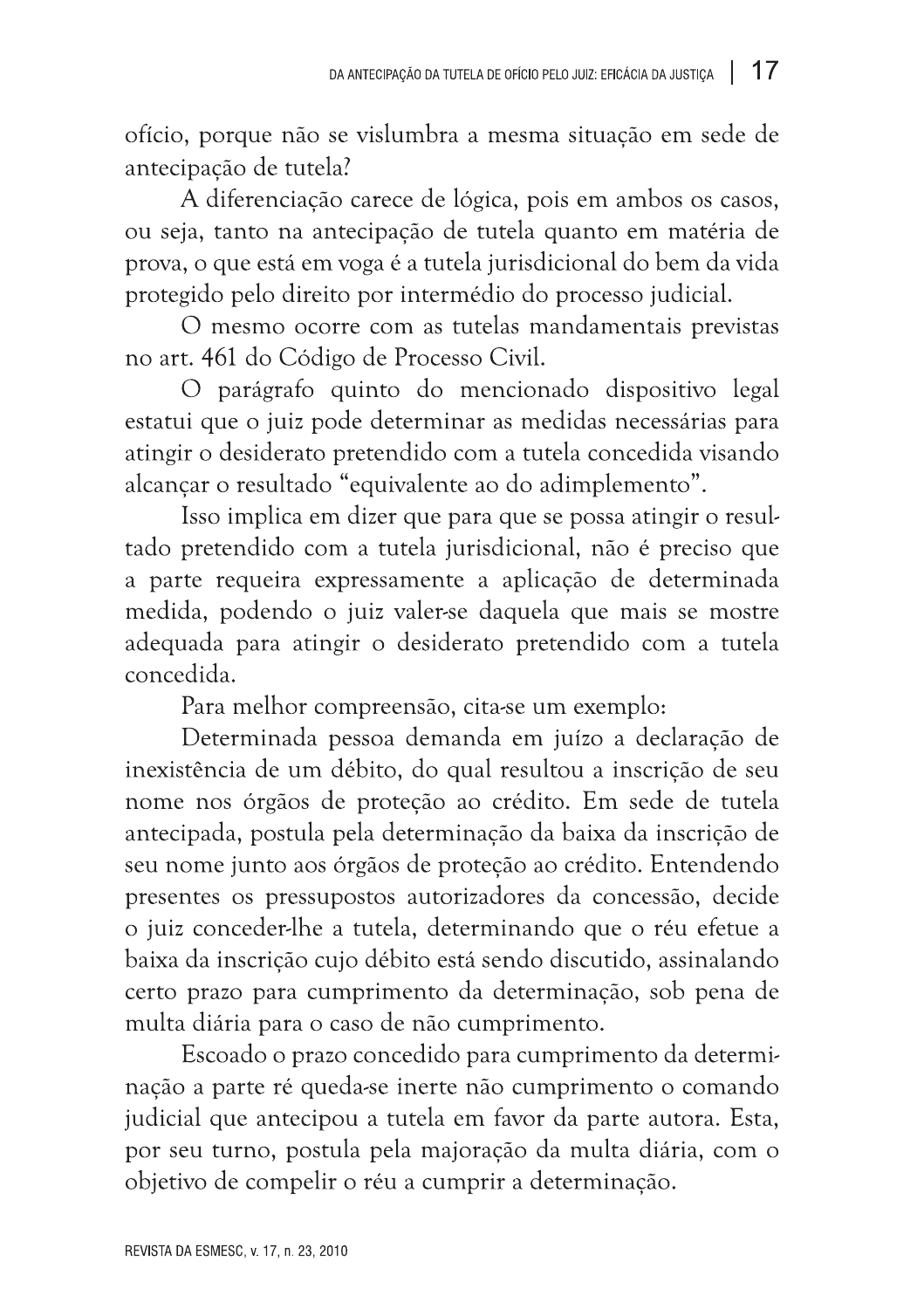de ofício, que consiste na adoção, pelo magistrado, de uma medida não expressamente requerida pela parte interessada, ou seja, averiguada a existência dos pressupostos autorizadores da concessão, a tutela é determinada de ofício, tudo com vistas ao atendimento do princípio constitucional da prestação jurisdicional eficaz.

Nesse sentido a lição de Pereira Filho (2004, p. 225-231) é assaz pertinente:

> Entender, como faz a grande maioria dos processualistas, inadmissível a concessão de ofício da tutela antecipada pelo juiz, equivale obrigá-lo a assistir a uma ausência de proteção jurídica (no plano da efetividade ou da eficiência do sistema jurídico) como um espectador que só se encanta ou se desencanta com o espetáculo, mas não arreda pé da platéia. É consagrar, em pleno terceiro milênio, o vetusto brocardo latino quo non est in actis (partium), nom est in mundo e, como sabido, outros de igual porte deficitário para o Direito, os seguem: ne procedat iudex ex officio, nula executio, sinne titulo, etc., como 'consagração' do juiz sem poder. [...] É determinante, também, neste ponto, o fato inegável de que, no artigo 461, a atuação de ofício por parte do juiz é algo peculiar. Conclui-se, então, sem receio, que o artigo 273, ao recepcionar os parágrafos 4°, e 5<sup>°</sup>. deste dispositivo, permite a mesma atuação de ofício pelo magistrado.

A possibilidade de antecipar-se de ofício a tutela é fruto de construção doutrinária e jurisprudencial, que também, vale dizer, são fontes formais do direito, e vem, aos poucos, ganhando espaco nos Tribunais pátrios.

A título de exemplo, colhe-se da jurisprudência:

PREVIDENCIÁRIO. **APOSENTADORIA** RURAL POR IDADE. REQUISITOS LEGAIS PROCEDÊNCIA PREENCHIDOS.  $II$  $F<sub>m</sub>$ matéria de Direito Previdenciário, presentes os requisitos legais à concessão do benefício do artigo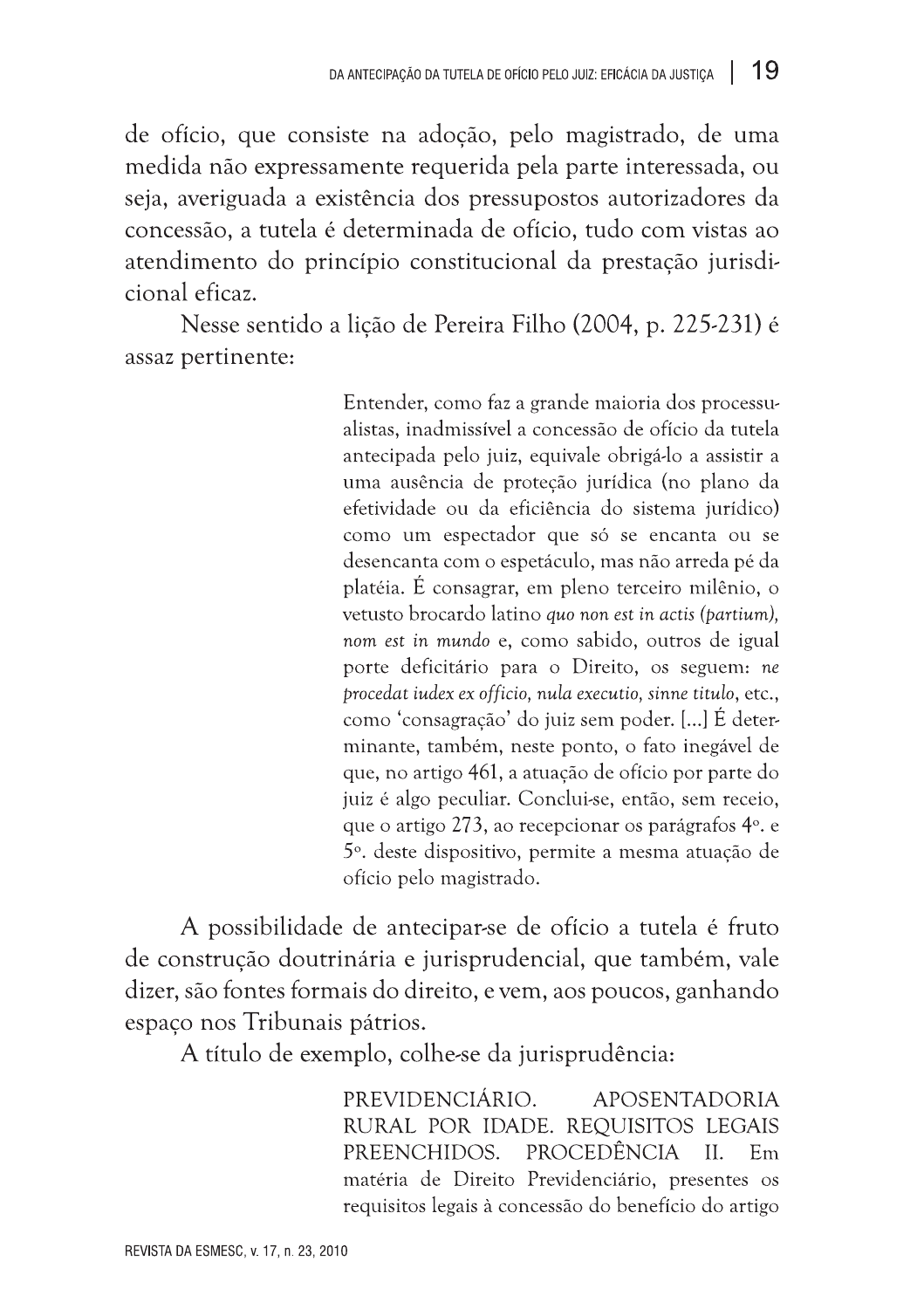es antençados runsos tenentes mayorias en 124<br>
messe binómio a efectária de presenção intradicional,<br>
são mechanica, passens ao seu regular descrudeiranos e,<br>
parametrica ao seu regular descrudeiranos e,<br>
parametrica ao